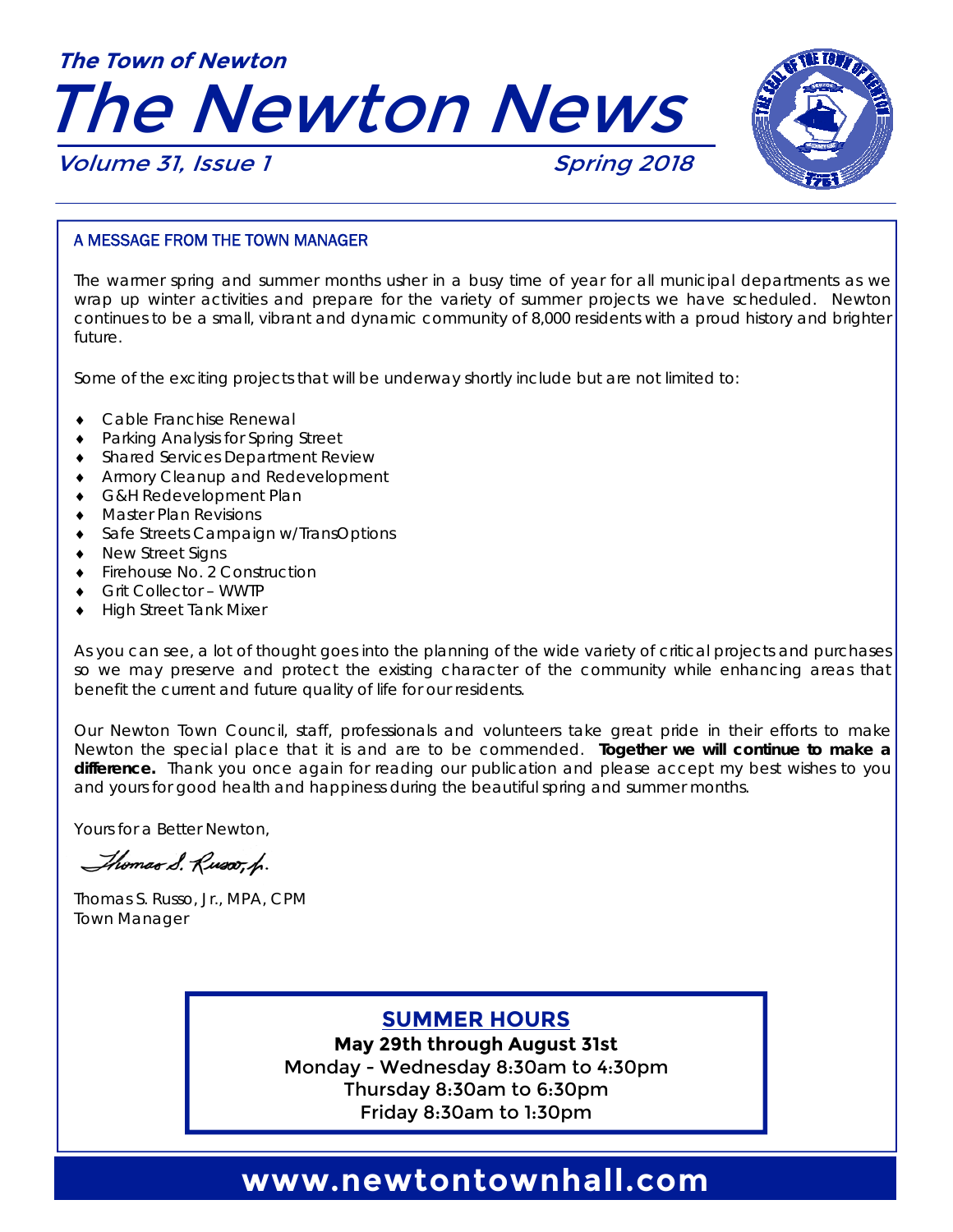### **Inside This Issue:**

Municipal Clerk's News ........ 2

| 2018 Budget Analysis 3    |
|---------------------------|
| Tax Collection 3          |
| Chamber of Commerce4      |
| Water and Sewer Utility 4 |
| Zoning Reminders4         |
| Police Desk 5             |
| Court News5               |
| Fire Reminders5           |
|                           |
| Newton First Aid Squad 6  |
| Property Maintenance7     |
| Construction Notes 7      |
| Brush Pickup 7            |
| Bulk Waste Collection7    |
|                           |

# **MUNICIPAL CLERK'S NEWS**

**May 8th** is the date for the Town's **Municipal Election**. Polls are open 6:00 am to 8:00 pm. There are three Town Council seats at stake in this election. The successful candidates in the May Municipal Election will be sworn into office at the annual Reorganization meeting of the Town Council to be held on July 1st in accordance with our non-partisan Council-Manager form of government. If you have any questions, please contact the Municipal Clerk at 973-383-3521 ext. 232.

### **Polling Places in Newton:**

- #1 & #2 Newton Fire House 22 Mill Street
- #3 & #5 Newton Municipal Building 39 Trinity Street #4 Newton First Aid Squad Building 68 Sussex Street #6 First United Methodist Church 111 Ryerson Avenue

The **Primary Election** will be held on Tuesday, June 5, 2018.

The **General Election** will be held on Tuesday, November 6, 2018.

Are you a United States citizen? Are you at least 17 years of age?\*

Will you be a resident of the State and County 30 days before the election? Are you NOT currently serving a sentence, probation or parole because of a felony conviction? If so, you are eligible to vote! Visit www.sussex.nj.us/ elections to register.

#### **Registration Deadline: 21 days before an election – April 17th for the May 8th Municipal Election.**

\*You may register to vote if you are at least 17 years old but cannot vote until reaching the age of 18.

### **FISHING PERMITS**

Morris Lake is open for fishing! **Fees: \$20.00 for residents; \$15.00 for residents over 62 yrs. of age.**

### **TOWN-WIDE GARAGE SALE**

This year, the Town will hold their annual **Town-Wide Garage Sale** on **August 3, 4, and 5**. Permits are required at a cost of **\$15.00** (for all three days). Applications will be available at the Town Clerk's Office, 39 Trinity Street. In order to be placed on the map, the deadline for applications is Friday, July 27. Maps will be available at the Town Clerk's Office and Police lobby.

### **THE 2017—2018 NEWTON TOWN COUNCIL**



Wayne F. Levante, Mayor wlevante@newtontownhall.com



 E. Kevin Elvidge, Deputy Mayor kelvidge@newtontownhall.com

Helen R. Le Frois, Councilwoman Daniel G. Flynn, Councilman Sandra Lee Diglio, Councilwoman

Thomas S. Russo, Jr., Town Manager Lorraine A. Read, Municipal Clerk

### **Dates of Interest:**

- Municipal Election Day May 8
- Memorial Day Town Hall Closed May 28
- Summer Hours Begin May 29
- Primary Election Day June 5
- Miss Newton, Little Mr. & Miss Newton June 8 5:30pm @ Project Self Sufficiency
- Newton Day June 9
- Pool Opens June 25
- Council Reorganization July 1 @ Noon
- Independence Day Town Hall Closed July 4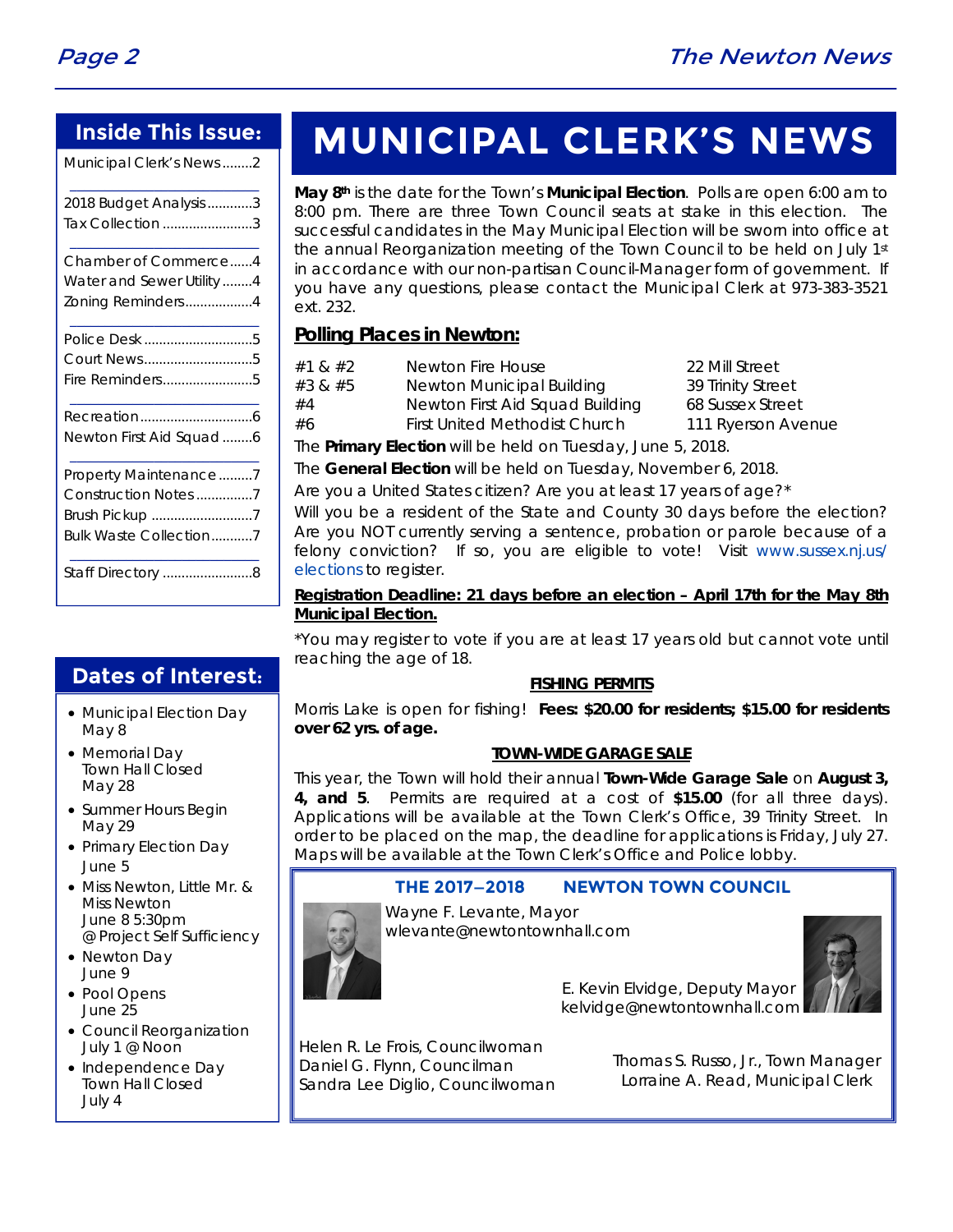# **2018 BUDGET ANALYSIS**

"On April 9, 2018, the Town Council adopted the 2018 Municipal Budget and Capital Improvement Program, which totals \$12,766,000. With State Aid stagnant and grant funding continuing to fluctuate, coupled with the reality of a tax base that is 1/3 exempt, it is an ever increasing challenge to maintain appropriate service levels and sound fiscal policies while mitigating any significant municipal tax increases.

Furthermore, the Net Valuation Taxable (NVT) for the Town decreased by \$1,888,607, a far cry from the level of increased economic activity needed in our community and region.

The new average residential property assessment has gone down from the 2017 level of \$185,938 to the new 2018 level of \$185,611. Therefore, factoring in these new calculations and the budget and tax levy as proposed, the municipal taxes on an average assessed home in 2017 of \$2,702 will go up to an estimated \$2,731 in 2018 - an increase of about \$.08 a day.

The Town maintains independent financial records for the Water and Sewer fund. Both functions are supported by customer billings and do not require property tax revenues to meet financial obligations.

The Water and Sewer budget is proposed at \$4,525,000 for the 2018 year. The Water and Sewer budget provides service to 2,660 accounts. The current rate structure continues to allow the Town to reserve funds for future capital upgrades and the retirement of existing debt. Most importantly, it allows the Town to intelligently use a fiscally conservative approach to budgeting as it relates to necessary infrastructure improvements.

Now that we have concluded the 2018 budget process, I want to thank all department heads and staff for their invaluable assistance in putting together these important documents. In closing, it is my belief that the budget appropriations and revenue projections, as contained in the 2018 budget for Newton, will enable the Town to meet the public's demand and need for critical services. Furthermore, the budget is structured as a fiscally responsible document to ensure that the financial well-being of our municipal government is preserved."

> *- Thomas S. Russo, Jr., MPA, CPM, Town Manager*

# **TAX COLLECTION**

### **2018 HOMESTEAD BENEFIT**

If you are eligible to receive the Homestead Benefit the State will be applying the credit to your 2<sup>nd</sup> quarter (May) 2018 taxes. Please look for your updated tax statement in the mail. If you have questions regarding this credit please contact the State at 888-238-1233.

### **TAX BILLS**

Tax bills for the Final 2018/Preliminary 2019 will be mailed in late July 2018. Bills are mailed to all property owners at this time each year. This bill will include payment stubs for the 3rd and 4th quarters of 2018 (August and November) as well as the 1<sup>st</sup> and 2<sup>nd</sup> quarters of 2019 (February and May). The annual mailing of bills follows the certification of the tax rate by the Sussex County Board of Taxation.

Any homeowner who has had a change to their mailing address should notify the tax office, in writing, prior to July 1, 2018 to ensure your bill is mailed to you in a timely fashion. Any questions regarding the tax bill mailing or to change your mailing address may be directed to 973-383-3521 ext. 239.

### **NEW JERSEY PROPERTY TAX REIMBURSMENT (PTR) SENIOR FREEZE PROGRAM**

The 2017 Form PTR New Jersey Property Tax Reimbursement ("Senior Freeze") applications were mailed in late February 2018. You must file your application no later than October 31, 2018 to be considered for this reimbursement from the State of New Jersey. For information regarding this program please contact the State at 800-882-6597. If you are a first-time filer, you may call the State at 1-800-882-6597 to request an application be mailed to you. Online information: www.state.nj.us/treasury/taxation/ptr/index.shtml.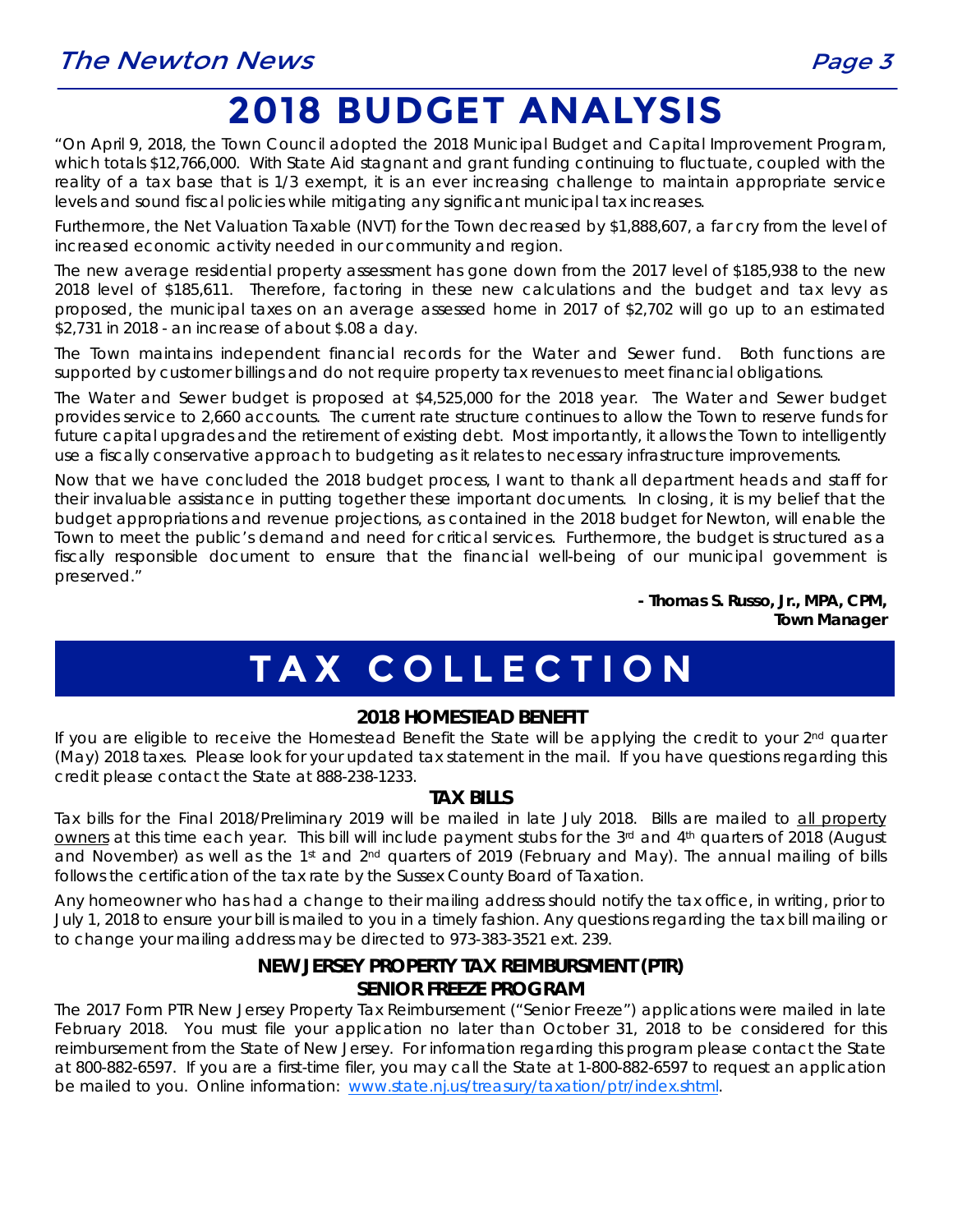## **GREATER NEWTON CHAMBER OF COMMERCE**

The mission of the Chamber is to endeavor to foster, protect, and advance the commercial, mercantile, professional, financial, manufacturing, and civic interest in the greater Newton area. The purpose is to connect the public with local business, promote the Town and events, to educate, support entrepreneurs and existing businesses in the local area, drive customers to members, provide a stage for members and nonmembers.

Throughout the year the Newton Chamber hosts events and special projects that include: The Newton Day Festival, Holiday Parades, The Taste of Newton, dinners, meet and greets, ribbon cuttings, and other events as suggested by our members.

Monies raised from these events offset the cost of our scholarship presentations and the many things the Chamber does to beautify the Town. These include: Flag for each lamppost, wreaths at holiday time, and the flower baskets on Spring Street. For more information visit greaternewtoncc.com.

**Coming Events for 2018 to be held on Spring Street:** 

Memorial Day Parade – May 28 Newton Day Festival – June 9 Taste of Newton – September 10 Holiday Parade – November 24

# **WATER AND SEWER UTILITY**

Please be advised that water/sewer accounts are now billed on the 25<sup>th</sup> day of February, May, August, and November. All payments must reach the finance office by March 25, June 25, September 25, and December 25, or they will be subject to a 10% penalty. If the due date falls on a weekend or holiday, it will be extended to the next business day.

Did you know that you can have a water leak and not actually see or hear water leaking? Sometimes leaks go unnoticed between meter readings. If your usage seems unusually high when you receive your bill, take a look at the actual meter inside the premises. If no water is running, the red dial on the meter should be still. If it is moving, even slightly, it could indicate a leak and you should call a plumber.

## **ZONING REMINDERS**

The Zoning Officer, Katherine Citterbart, would like to remind residents that zoning permits are required for the following:

- Fences
- Sheds

Retaining Walls

- Decks
- Temporary Storage Containers
- Pools (including temporary)
- Additions
- Alterations

Also, the parking of vehicles on areas other than driveways is prohibited in front yards of single family detached and duplex residential dwellings.

A property survey must be submitted along with most Zoning Permit Applications.

Ms. Citterbart can be reached at 973-383-3521 ext. 227 or at kcitterbart@newtontownhall.com. For more information on zoning compliance and links to our forms, visit our website at newtontownhall.com/zoning.

The Newton News is printed and distributed twice a year to keep all residents informed of the many programs and services offered by the Town. Please take a few moments to update your calendars on upcoming events and keep this edition of our newsletter handy for convenient reference in the future. For more timely updates, please visit our Town website at www.newtontownhall.com.

Editors ~ Terri Oswin & Thomas S. Russo, Jr.

**Get Social With Us** 



newtontownhall.com /GoNewtonNJ

@GoNewtonNJ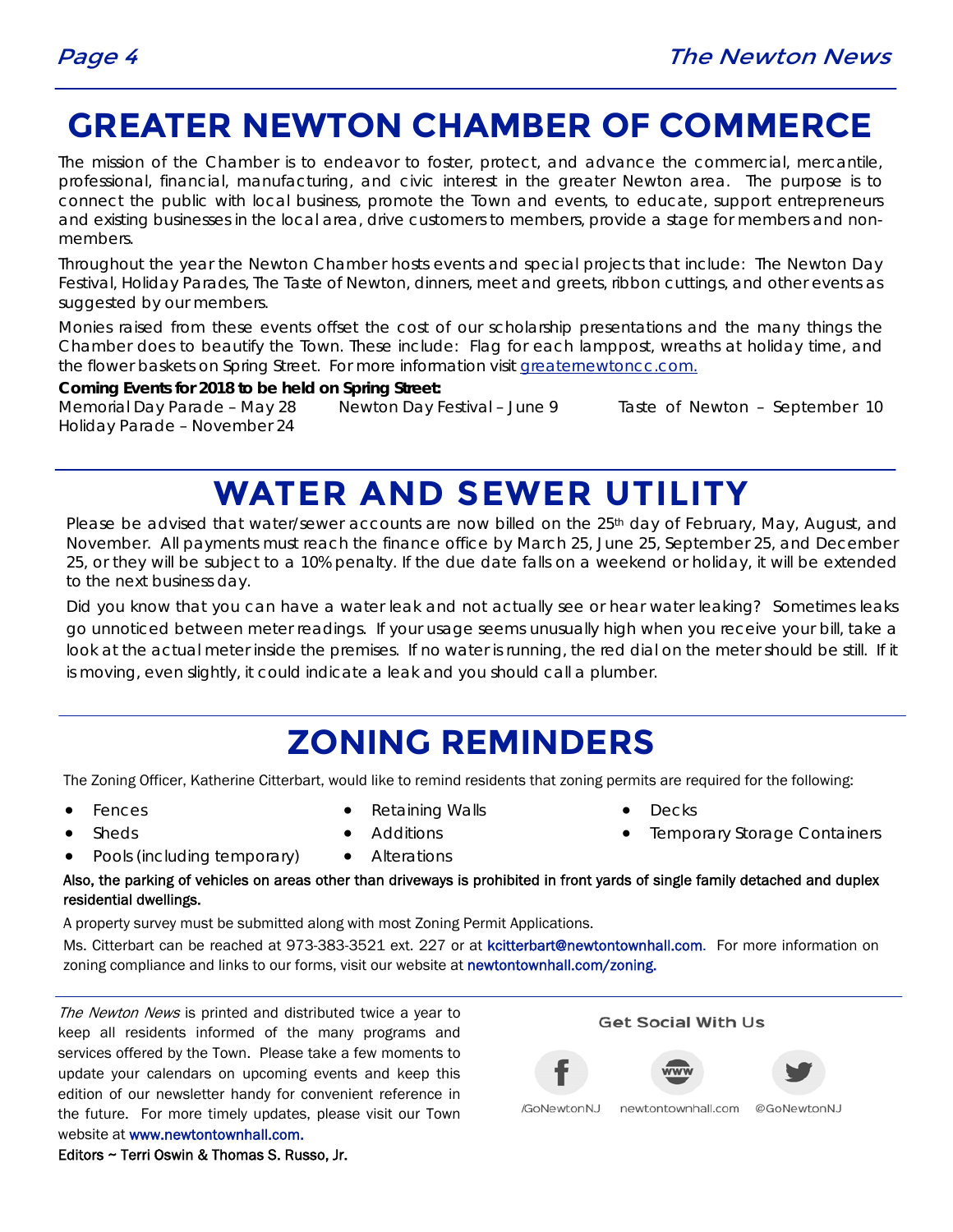### The Newton News **Page 5**

# **POLICE DESK**

Members of the Newton Police Department continually look for innovative ways to improve our operation and ensure public safety for all. We enjoy working together with our schools, businesses, community organizations and other agencies, partnering to strengthen our public safety effectiveness.

### Help Keep Your **Community Safe**

Understanding that communication and community

engagement is a key **ipSubmit** element of community policing, we routinely Anonymously Report share information **Criminal Activity** Text Message C-R-I-M-E-S (274637)

through our website and Keyword: NEWTON social media. We

regularly host "Coffee With a Cop" events, which serve as a great opportunity to get to know your hometown Officers in a relaxed, informal setting and we publish a map on our website of nearly all police activity, updated every day for the entire Town.

As our public safety partner, we ask everyone to please help us to help you. Please remember to always lock your doors, remain vigilant and call the Police Department if you see anything suspicious or have any concerns. You can also anonymously provide information about criminal activity via text message (Text tips to CRIMES (274-637) keyword NEWTON) or via links on social media or our website. In an emergency or to report suspected criminal activity in progress, *always call 9-1-1.* 



Two prominent issues affecting our community are the opiate epidemic and pedestrian safety. To address these issues, Newton PD is leading efforts through our involvement with the **Sussex County C.L.E.A.R.** program and our work with Trans Options Street Smart Program BeStreetSmartNJ.org.

The **C.L.E.A.R.** – **C**ommunity **L**aw **E**nforcement **A**ddiction **R**ecovery Program CLEARprogram.org is achieving success in the helping to turn the tide on this devastating opioid epidemic. Addiction effects everyone - and everyone benefits from helping people with addiction. The C.L.E.A.R. program is a

model public safety/public health partnership that is helping make a meaningful positive difference in the quality of life for individuals, families and our entire community. Please visit the website to learn more.



Traffic and pedestrian safety in Newton will continue to receive our focused attention. Reducing distracted driving and paying more attention to pedestrians is very important. We're partnering with Trans Options and their *Street Smart* program again this year to help change pedestrian and motorist behavior to reduce the incidence of pedestrian crashes, injuries and fatalities in Newton.

### **COURT NEWS**

 Court is pleased to announce the appointment of The Town of Newton & Green Township Municipal James P. Sloan, Esq. as the new Municipal Court Judge. Also new to the Court staff is Katherine Quinn, Certified Court Administrator and Sarah Grub, Deputy Court Administrator. Their different backgrounds in business, court experience and law provide an all-encompassing array of abilities and perception, which will provide aid and growth to the Town as well as its citizens.

Court sessions have been changed to Tuesday mornings at 9:00 am. For payments of traffic tickets only please go to nicourts.gov. Payments are also accepted via mail or in person at the Violations Bureau window. We accept Visa & Mastercard. No payments will be taken over the phone. The Municipal Court office number is 973-383-3521 ext. 242.

### **FIRE REMINDERS**

The Newton Fire Department would like to remind everyone to check the batteries on their smoke and carbon monoxide detectors and make sure your fire extinguisher is easily accessible and operational.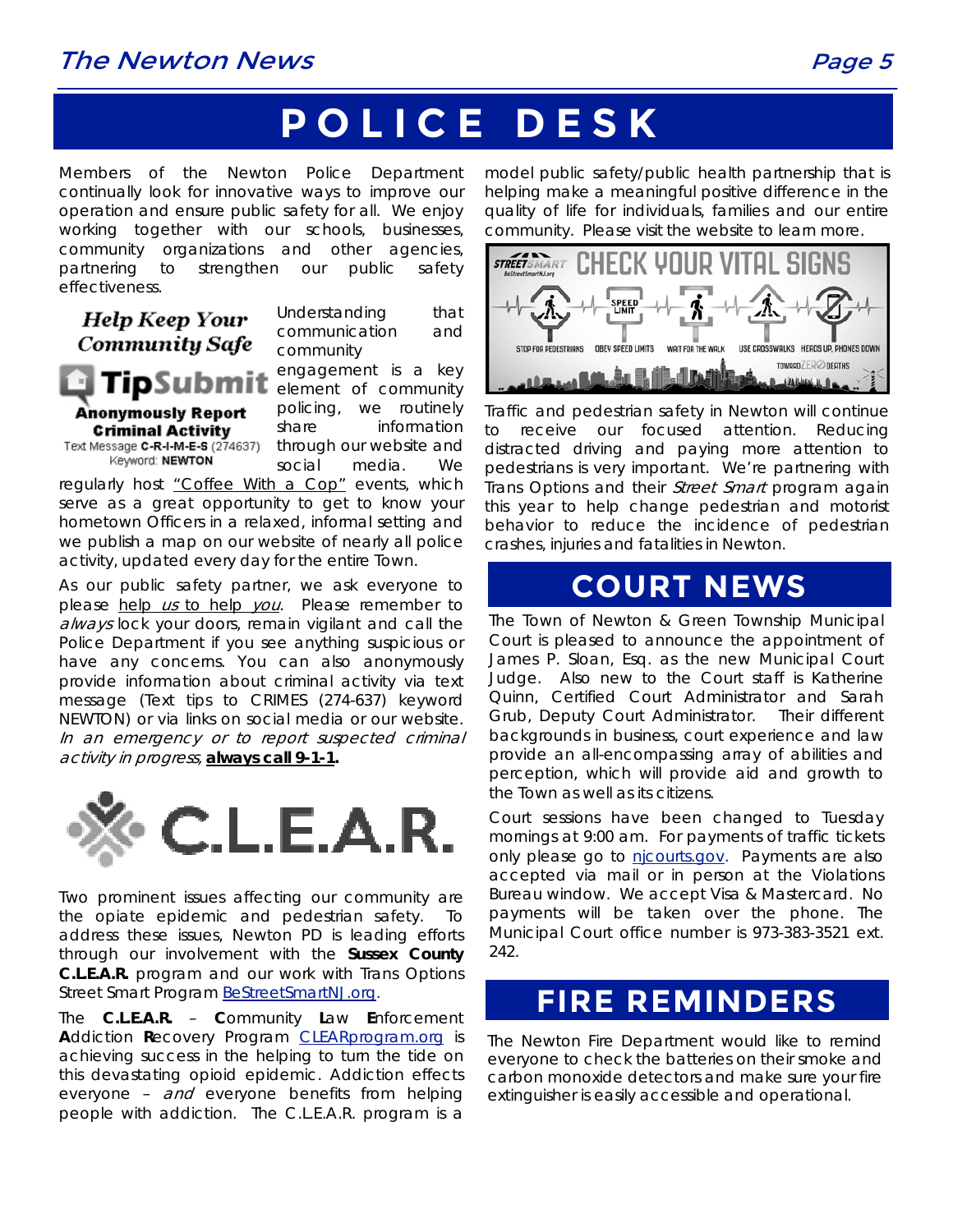# **RECREATION**

**Miss Newton, Little Miss Newton and Little Mr. Newton:** This annual event is scheduled for Friday, June 8, 2018 at 5:30 pm at Project Self-Sufficiency in Newton. Applications will be available beginning May 1 on the Town website at http://www.newtontownhall.com/122/Programs-Events. Applications must be received at Town Hall no later than June 1st at noon. Little Miss and Little Mr. contestants must be at least age 5 as of October 1, 2017 and no older than age 7 by the date of the pageant. Miss Newton contestants must be at least age 17 by August 4, 2018 (date of the Queen of the Fair Pageant) but no older than 21 by August 4, 2018.

**Newton Pool Registration:** The Newton Pool will be open June 25 through August 26. Hours of operation will be Noon-7:30 pm Monday through Sunday (with the exception of swim meet nights and swim lessons). All family memberships will receive one free session of swim lessons! Swim lessons will be held in the mornings and the evenings to accommodate your busy schedules. Registration information will be posted on the Town website and also on our Facebook page. Visit us on Facebook at "Town of Newton Recreation" and "Newton Town Pool" for more information.

There are many activities planned for the pool season, including the July 4 Salute to Heroes event, the Hawaiian Luau in August, and the Flick and Fun movie night featuring "Sherlock Gnomes" on July 28. Additional fun activities will be posted on our Facebook page so be sure to "Like" us to stay up to date!

For more information, please contact the Recreation Department at recreation@newtontownhall.com or call 973-383-3521 ext. 228.

**Bus Trips:** In the works…Jersey Boys on Broadway? Subway Series baseball game at Citifield? Or both!! Stay tuned…and Like us on Facebook: NEWTON RECREATION for latest announcements!

**Senior Exercise Program:** Join us for Zumba Gold. Get active with great people at the dance party workout that moves at your pace. Every Tuesday morning from 9:30 am to 10:15 am and Friday morning from 10:30 am to 11:15 am at Newton Firehouse #1, 22 Mill St. Only \$5 per class. No pre-registration necessary. Call 973-383- 3521 ext. 228 with questions.

Prime Time Seniors: A social group for the residents of the Town, ages 55 and up meet the 1st and 3rd Wednesday of each month. Meetings are held at the Newton #1 Firehouse, 22 Mill Street. Refreshments are served at 12:30 pm; meeting promptly begins at 1:00 pm. For information call Joyce Franklin at 973-945-6375.

For the latest information on Recreation Happenings, LIKE and follow us on Facebook: NEWTON RECREATION, on Twitter: @NewtonRecNJ, or via the Town website: www.newtontownhall.com.

To reach the Recreation office, call 973-383-3521 ext. 228 or email us at recreation@newtontownhall.com.

# **NEWTON FIRST AID SQUAD**

Established in 1957, the Newton Volunteer First Aid and Rescue Squad (NFAS) is a 100% volunteer agency that answers the 911 medical emergencies in the Town of Newton and surrounding communities. We are proud to serve you as Sussex County's busiest, fastest, and most progressive volunteer First Aid Squad!

With 1802 emergency calls, 2017 turned out to be the squad's busiest year ever. Answering emergency calls, however, is only a small window into the work that we do for the community. Our squad can very frequently be seen at community events where we provide public education, standby coverage, and other philanthropic service for Greater Newton including:

NFAS is always seeking new members! We seek anyone and everyone with a desire to help their community. No experience is required and we offer all training necessary at no cost to our volunteers.

Not interested in being on ambulance but still seeking to volunteer? Join our AUXILIARY! This newly established membership category provides a vital support function for our work on the ambulances including maintenance, fundraising, community awareness, and logistical support.

If you are interested or wish to learn more, please visit our newly-redesigned website at newtonfirstaidsquad.org. Additionally, you can call us any time at 973-383-3377, email us at info@newtonfirstaidqsquad.org or stop by at 68 Sussex Street!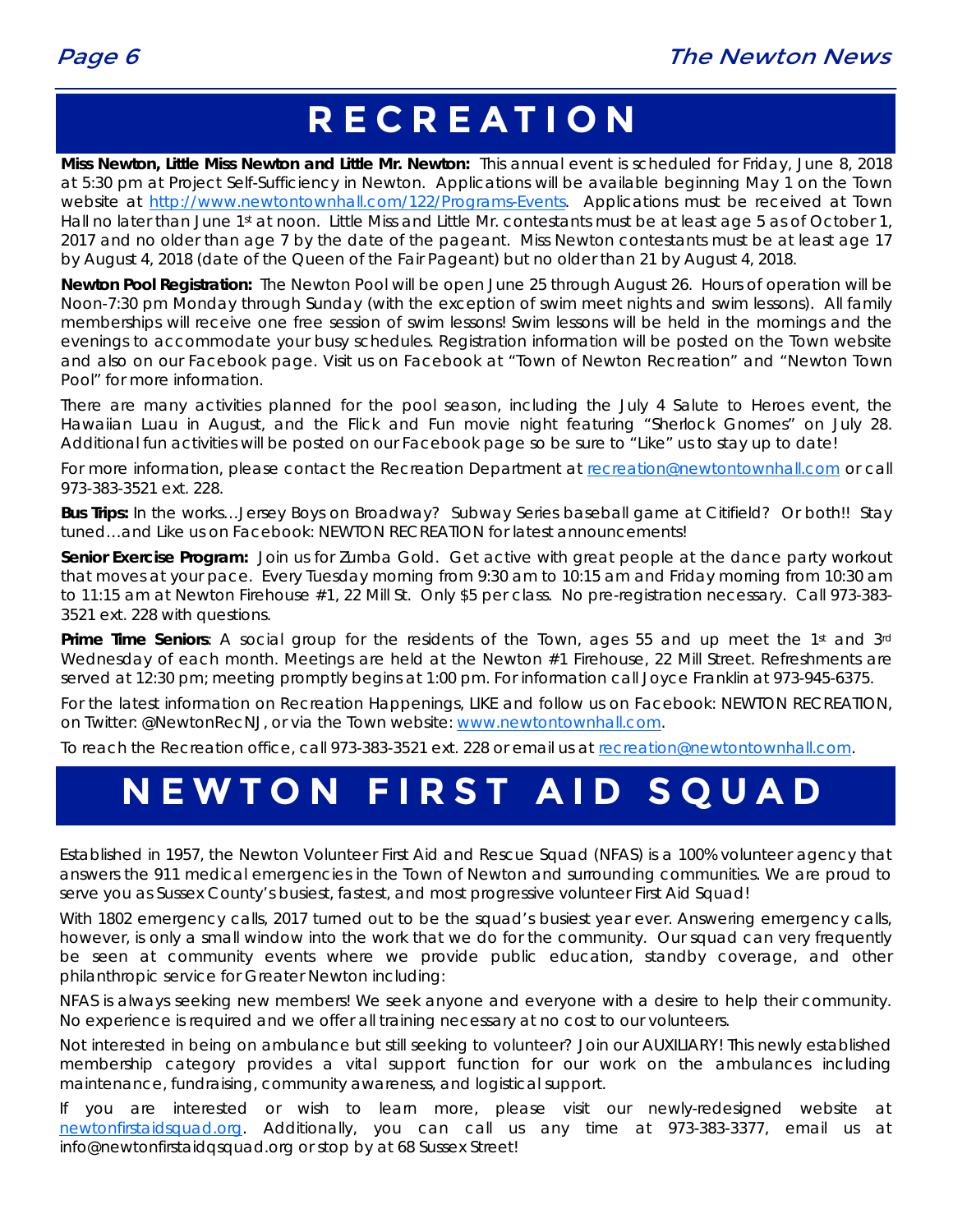# **PROPERTY MAINTENANCE**

The Town of Newton takes pride in maintaining quality neighborhoods and a sound community environment. With warmer spring and summer months ahead consider the following:

- **Sidewalks Repair/replace** elevated or damaged sidewalks, **clear away** winter grit.
- **Remove** any exterior yard debris that may have accumulated over the winter, such as, tree branches, leaves and brush.
- **Repair damaged** exterior home fixtures, such as, siding, gutters, down spouts, shutters, railings and fences.
- **Address** exterior **painted surfaces** that are peeling, faded or unpainted.
- **Prepare for continual lawn maintenance and weed removal.**
- **No equipment or apparatus** shall be placed by any person in a public street or right-of-way or on private property **within 15 feet** of any public street or right-of-way such that the use of the equipment or apparatus would tend to require any user to be in a public street or right-of-way.

Thank you in advance for your cooperation in maintaining a beautiful environment for everyone to enjoy. If you have any questions or concerns, call **Bernard Hattersley**, Code Enforcement Director, at 973-383-3521, ext. 231.

# **BRUSH PICKUP**

The DPW crews will pick-up brush ONLY during the month of May.Pick-up will follow the Recycling pick-up schedule. **Zone 1** will be picked up the week of **May 7**, **Zone 2** will be picked up the week of **May 14**, **Zone 3** will be picked up the week of **May 21**, and **Zone 4** will be picked up the week of **May 28**. Please cooperate by making sure brush is placed at the curb **by 7:00 am.** There will be no exceptions.Tree limbs must be smaller than 4 inches in diameter. The cleanup is intended for residents to clear away naturally occurring fallen winter brush and light pruning. Property owners are responsible for felled trees. Non-chippable items including leaves, vines, stumps, and building material *will not* be collected during the spring. All yard waste can be taken to the Sussex County Municipal Utilities Authority in Lafayette for disposal.

# **CONSTRUCTION NOTES**

As the weather is heading towards warmer temperatures and the thoughts of outside activities; please be advised that any pool with the ability to hold 24 inches of water or greater requires zoning and construction permits, even *blow up pools and temporary pools*. Pools require both a building and an electrical permit. Pools also require a barrier, which is a minimum of 48 inches in height with access to the pool through a selfclosing/self-latching gate. Any resident with an open pool permit must have a final inspection from the Town before using the pool. Pools that are in use without a final inspection will be subject to penalties and violations.

Effective 2/28/18 required permits have changed for homeowners. Please call (973) 823-7020 for more information and before purchasing your pool.

# **BULK WASTE COLLECTION**

Bulk Waste Curbside Collection will occur on April 21, 2018 and will coincide with the 2018 Neighbors Helping Neighbors event. Residents will be allowed to place up to 500lbs of bulky items for the collection curbside. NO electronics, household garbage, recyclable material, clothing, building materials, brush/leaves/grass, hazardous materials or tires will be collected.

Permits for the 2018 Bulk Waste Collection are available for pick up at the Municipal Building, 39 Trinity Street on the 2nd floor. Additional details will be provided with the issuance of the permit. Contact Town Hall at 973- 383-3521 ext. 228 with any questions.